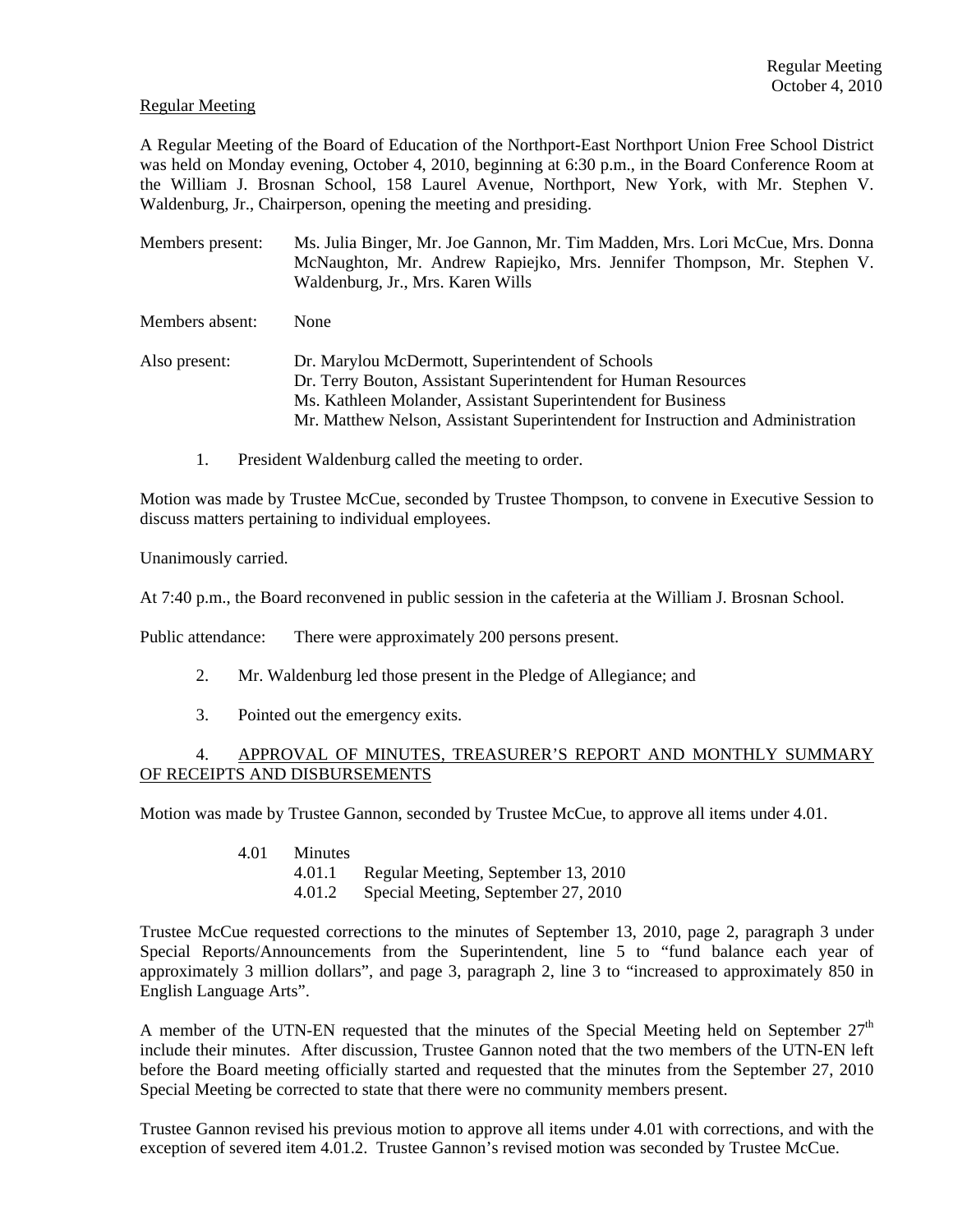Vote on Trustee Gannon's motion as unanimously carried.

Motion was made by Trustee Gannon, seconded by Trustee McCue, to approve item 4.01.2 with correction to public attendance.

Vote on Trustee Gannon's motion was as follows:

- YES: Ms. Binger, Mr. Gannon, Mrs. McCue, Mrs. McNaughton, Mr. Rapiejko, Mrs. Thompson, Mr. Waldenburg, Mrs. Wills
- NO: Mr. Madden

Motion passed.

#### 5. SPECIAL REPORTS/ANNOUNCEMENTS FROM THE SUPERINTENDENT

Dr. Marylou McDermott, Superintendent of Schools, stated that the Community Drug and Alcohol Task Force will be hosting a special parent meeting at the high school on Wednesday, October 6th with Dr. Stephen Dewey, a neuroscientist, presenting a program on "The Effects of Drugs of Abuse on the Human Brain".

Dr. McDermott stated that due to the challenging weather conditions on Friday, October  $1<sup>st</sup>$ , there were some unexpected emergencies, and the Superintendent commended the principals for their leadership and all staff on behalf of the children's safety.

 5.01 The President of the Board reviewed the upcoming Board of Education meetings of October  $25<sup>th</sup>$ , November  $1<sup>st</sup>$ , November  $15<sup>th</sup>$ , and November  $29<sup>th</sup>$ .

President Waldenburg noted that the Northport Marching Band will be participating in the Newsday Marching Band Festival being held at Hofstra University on Thursday, October  $21^{s}$ .

#### 6. COMMUNICATIONS

6.01 Communications were postponed to the October 25, 2010 Meeting.

# 7. PUBLIC PARTICIPATION

7.01 Public Participation was suspended until the October 25, 2010 Meeting.

Motion was made by Trustee McCue, seconded by Trustee Rapiejko, to approve all items under 8., including Supplemental 8.01.1 (Schedule A #33-52), Supplemental 8.01.4 (Schedule D #1), Revised 8.01.5 (Schedule J), and Supplemental 8.01.6 (Schedule K).

#### 8. SUPERINTENDENT'S REPORT, GENERAL - FOR BOARD ACTION

 8.01 Personnel Schedules, each dated October 4, 2010, and each attached and made part of the official minutes:

8.01.1 Schedule A - Certified Staff (including Supplemental A #33-52)

In response to a question, Dr. McDermott stated that it was determined in conjunction with the leadership at the high school, that there was a need for an Interim Chairperson of Art and that the funds would come from the retirement of two staff members who will not be replaced.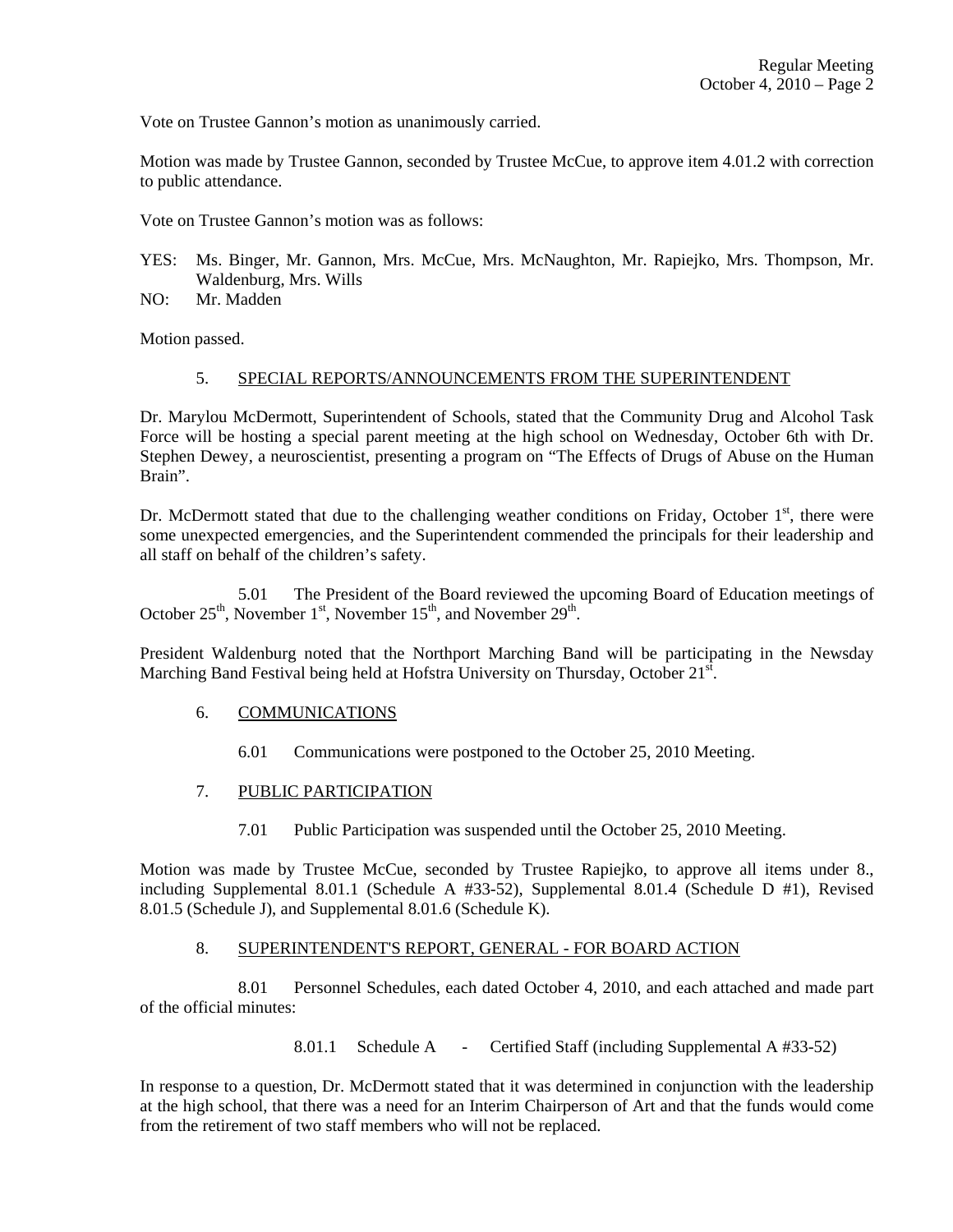| 8.01.2 Schedule B           | - Non-Instructional Staff                     |
|-----------------------------|-----------------------------------------------|
| 8.01.3 Schedule C           | - Salary Transfers                            |
| 8.01.4 Schedule D           | - Extra Pay (including Supplemental $D \#1$ ) |
| 8.01.5 Schedule J           | - Committee on Special Education (Revised)    |
| 8.01.6 Schedule K           | - PDC NASA (including Supplemental K)         |
| 8.01.7 Schedule L - PDC UTN |                                               |

 8.02 Approving requests for travel for students to countries outside of the United States during the 2010-2011 school year

> Nicaragua (Chacraseca) – February 16 – February 26, 2011 Nicaragua (Chacraseca) – April 13 – April 25, 2011 Spain (Madrid, Cordoba, Sevilla) – February 18 – February 26, 2011 London – June 24 – June 30, 2011

 8.03 Approving a Memorandum of Agreement, dated September 16, 2010, between the United Teachers of Northport, Northport-East Northport Teacher Aids Association and the Northport-East Northport Union Free School District

In response to a question, Dr. Terry Bouton, Assistant Superintendent for Human Resources, stated that the memorandum of agreement is in regard to teacher aides and teaching assistants doing overtime work with various one to one special education students at after school clubs.

There was a brief discussion regarding contract negotiations. A community member stated that the taxpayers should have input and know what is negotiated before a contract is agreed upon. President Waldenburg stated that the Board is acting in the public's behalf and takes all concerns into consideration in the negotiations process.

Vote on Trustee McCue's motion to approve all items under 8., including Supplemental 8.01.1 (Schedule A #33-52), Supplemental 8.01.4 (Schedule D #1), Revised 8.01.5 (Schedule J), and Supplemental 8.01.6 (Schedule K) was unanimously carried.

Motion was made by Trustee Gannon, seconded by Trustee Thompson, to approve all items under 9., including Supplemental 9.04.

#### 9. SUPERINTENDENT'S REPORT, FINANCIAL - FOR BOARD ACTION

- 9.01 Taking specified action on the following BIDS:
	- 9.01.1 Award Musical Instrument Lease-Purchase
- 9.02 Approving the following resolution:

 "RESOLVED, that the Board of Education accept the donation of \$950.10 toward the purchase of supplies for Fifth Avenue Elementary School and increase the 2010-2011 budget code A2110.5030.12.0200 by \$950.10 for this purpose

 RESOLVED, that the Board of Education hereby approves an increase in the revenue code A2705 of the 2010-2011 budget by \$950.10 with the understanding that this increase in revenue is the result of Fifth Avenue Elementary School's participation in the Target Take Charge of Education Program"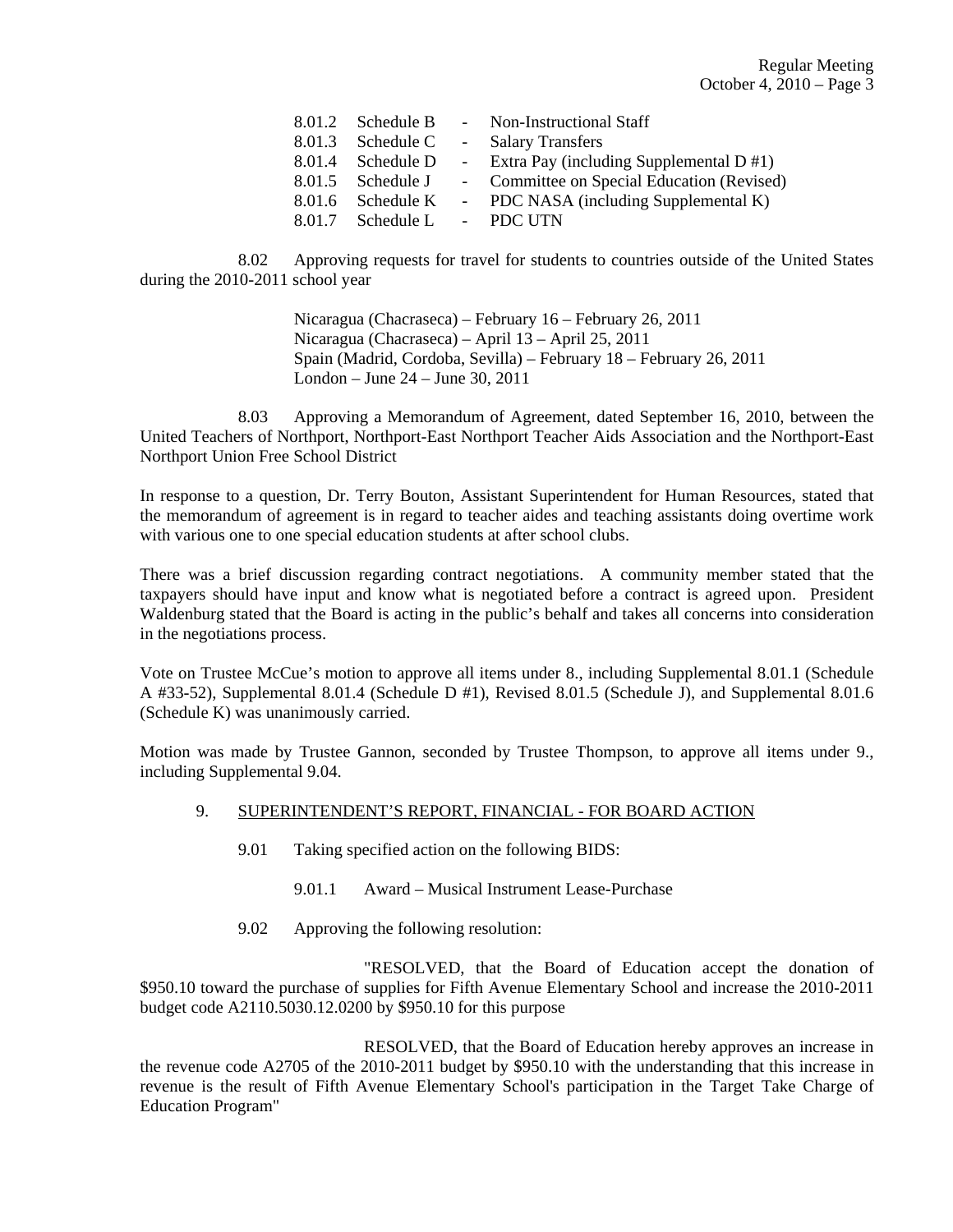9.03 Approving a 2010-2011 Service Agreement between Northport-East Northport Union Free School District and Harmony Heights

9.04 Approving the following resolution:

 "RESOLVED, that the Board of Education accept the donation of \$19,600 from the Classes of 2009 and 2010 to purchase a large LED sign to be placed on the corner of Elwood Road and Laurel Hill Road and increase the 2010-2011 budget code A2020.2050.30.2803 by \$19,600 for this purpose

 RESOLVED, that the Board of Education hereby approves an increase in the revenue code A2705 of the 2010-2011 budget by \$19,600 with the understanding that this increase in revenue is the result of a donation from the Classes of 2009 and 2010"

Vote on Trustee Gannon's motion to approve all items under 9., including Supplemental 9.04, was unanimously carried.

#### 10. SUPERINTENDENT'S REPORT - FOR INFORMATION ONLY

- 10.01 Schedule H Use of Facilities
- 10.02 Schedule I Home Instruction

### 11. UNFINISHED BUSINESS

11.01 President Waldenburg stated that at the Annual Organization meeting on July  $7<sup>th</sup>$ , Dr. Kay Hutchins Sato was temporarily appointed as an Audit Committee Member until October 4, 2010. President Waldenburg stated that there were concerns and questions from the public specifically regarding the Board's policy. After counsel's review of the documents and policy, the Board's original proposal is completely permissible and President Waldenburg is requesting that the Board follow through with the resolution originally proposed to appoint Dr. Sato to the Audit Committee until May 31, 2011. There was a brief discussion regarding staggered membership, the audit committee application process, and audit committee executive sessions.

Motion was made by Trustee Gannon, seconded by Trustee McNaughton, to continue the appointment of Dr. Kay Hutchins Sato to the Audit Committee with a term expiration of May 31, 2011, and to post the opening of audit committee membership on December 15, 2010 with receipt of applications due by January 31, 2011.

Unanimously carried.

#### 12. NEW BUSINESS

 12.1 Motion was made by Trustee McNaughton, seconded by Trustee Gannon, to approve the following resolution:

 "BE IT RESOLVED, that in accordance with the decision rendered by hearing officer Robert Simmelkjaer, dated September 13, 2010, in SED Case No. 11,175, the respondent employee shall be suspended without pay for forty-five (45) calendar days commencing October 6, 2010; and

 BE IT FURTHER RESOLVED, that upon completion of the above referenced suspension, respondent employee is hereby directed to return to the position he held with the District prior to the initiation of the referenced proceeding"